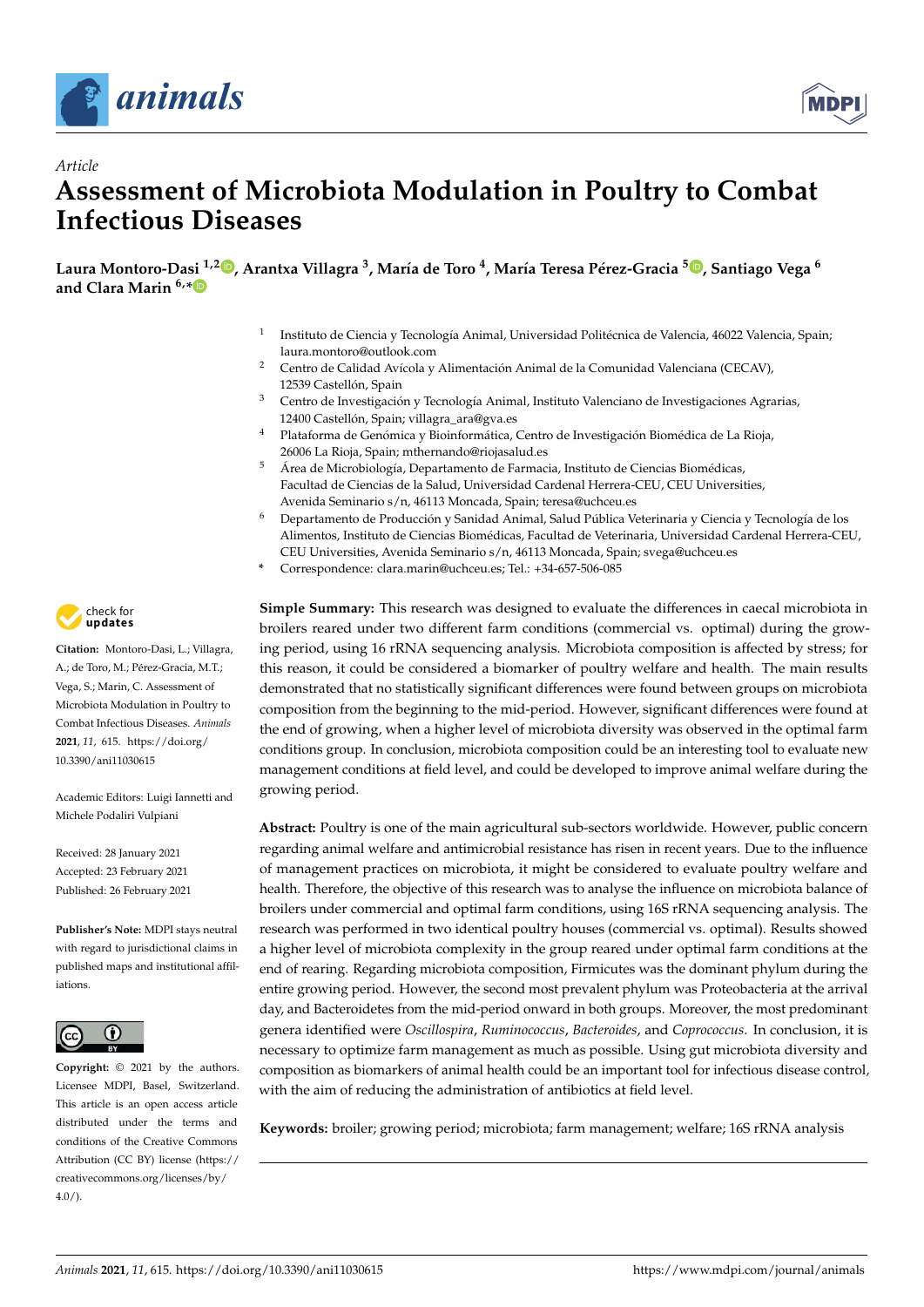# **1. Introduction**

Broiler chicken meat is the most consumed meat worldwide, due to the current demand for cheap and safe protein supplies. In fact, in 2020, global poultry meat production increased by 2.6%, and Spain was the fifth largest producer country in the European Union, producing more than one and a half million tons [\[1–](#page-7-0)[3\]](#page-7-1). These data demonstrate that poultry is the fastest growing agricultural sub-sector. For that reason, producers have historically been driven to intensify farming systems.

However, public concern regarding animal welfare and animal-friendly production systems has increased in recent years [\[4,](#page-7-2)[5\]](#page-7-3). Thus, legislation in this area is stricter, and researchers are focused on the study of livestock management conditions to satisfy social concerns and market demands  $[4,6-8]$  $[4,6-8]$  $[4,6-8]$ . As defined by the World Organisation for Animal Health, "an animal is in a good state of welfare if it is healthy, comfortable, well nourished, safe, able to express innate behaviour, and if it is not suffering from unpleasant states such as pain, fear and distress" [\[9\]](#page-7-6). In this sense, a large number of factors are considered sources of stress in poultry production, such as environmental deterioration, unsuitable social environments, difficulties in accessing essential resources, overcrowding, inadequate temperatures, or diseases [\[7,](#page-7-7)[10,](#page-7-8)[11\]](#page-7-9).

Historically, to fight against infectious diseases, poultry veterinarians have mainly used antibiotics. However, social demand for antibiotic-free meat has been increasing. For this reason, the main objective is to achieve optimal health and welfare status of the animals in order to increase their resilience. This way, they will be able to cope easily with the environmental risks, including possible pathogens, without antibiotic administration [\[7](#page-7-7)[,10,](#page-7-8)[12](#page-7-10)[–16\]](#page-7-11).

In this social context, producers are motivated to choose alternative production systems to avoid the drawbacks of more intensive production, while also trying to maintain the profitability of their farms [\[17](#page-7-12)[,18\]](#page-7-13). To assess the effect of these alternative management measures, intestinal microbiota composition might be considered as a biomarker of animals' health and stress status [\[19–](#page-7-14)[21\]](#page-7-15). It has been demonstrated that any change in the environment directly affects intestinal bacteria balance, and intestinal bacteria balance is known to have an important influence on animal's health and performance parameters. Thus, the implementation of new and cost effective molecular techniques at field level could help in making rapid and swift management decisions [\[19–](#page-7-14)[24\]](#page-7-16).

Hence, the aim of this study was to analyse the influence on microbiota balance of broilers in standardised commercial farm conditions or under improved farm conditions, using 16S rRNA sequencing analysis.

# **2. Materials and Methods**

In this trial, the handling of experimental animals was approved by the Ethical Review Panel of the Directorate-General for Agriculture, Fisheries and Livestock from the Valencian Community by the code 2018/VSC/PEA/0067, according to Spanish Royal Decree 53/2013 [\[25\]](#page-7-17).

# *2.1. Experiment Design*

In this study, two different environmental farm conditions were studied: commercial farm conditions (CFC, house 1:35 kg/m<sup>2</sup> of final density and non-optimal ventilation parameters, allowing a maximum ammonia concentration of 25 ppm) and optimal farm conditions (OFC, house 2: final density at 17 kg/m<sup>2</sup> and ventilation within the optimal parameters, allowing a maximum ammonia concentration of 10 ppm).

To this end, a total of 1,062 day-old-chicks (Ross®, Aviagen, USA) (males and females) were distributed in two poultry houses in an experimental poultry farm at the Centre for Research and Animal Technology (CITA-IVIA, in its Spanish acronym, Valencian Institute for Agrarian Research, Segorbe, Spain). In each of the houses, 204/531 animals were located in 12 pens with wood shavings as bedding material. The rest of the animals (327/531) were housed in the remaining space also using wood shavings as bedding material to simulate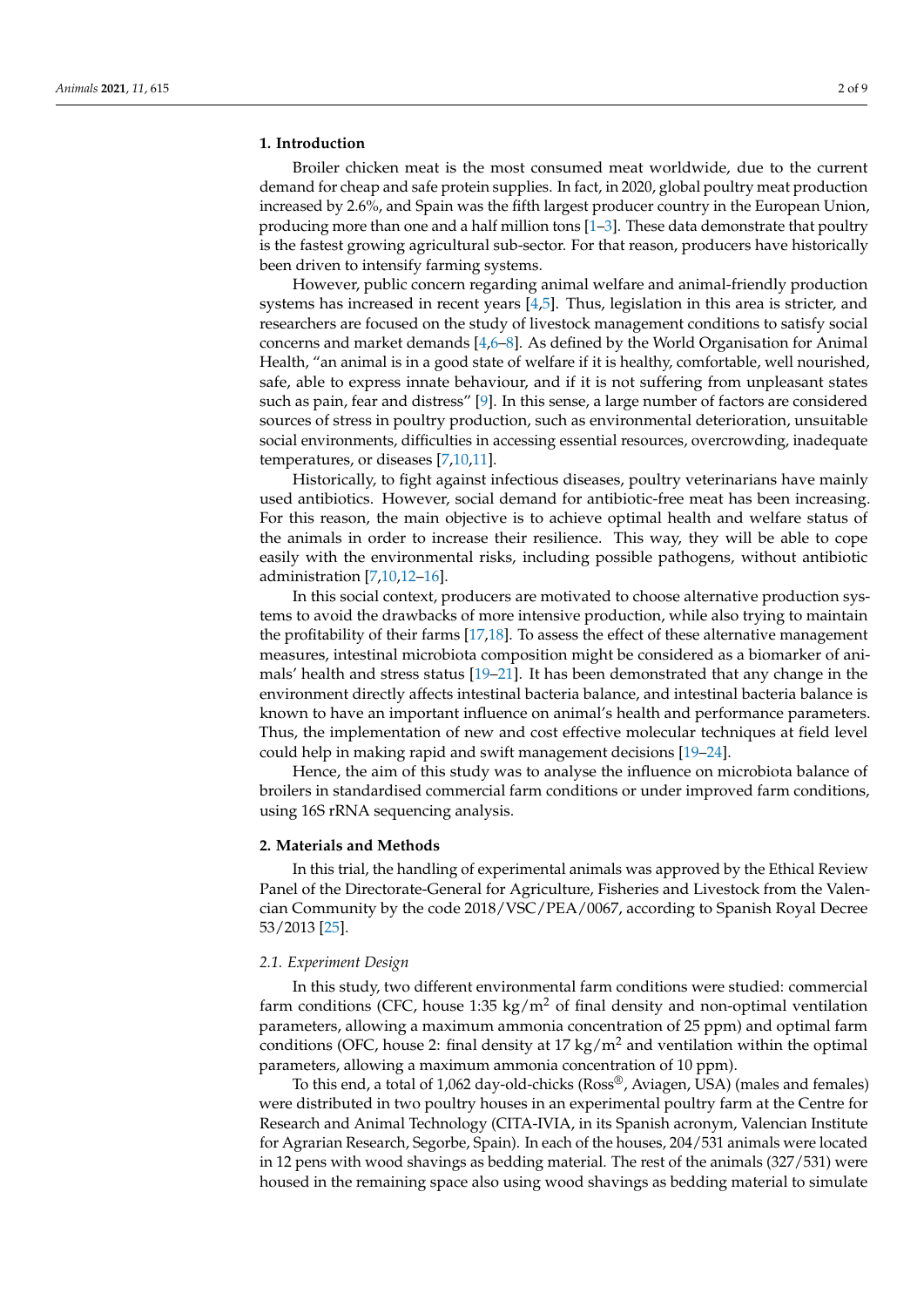production conditions. According to common practice in poultry production, houses were supplied with programmable electrical lights, automated electric heating, and forced ventilation. The environmental temperature was gradually lowered from 32  $\degree$ C (1 day) to 19 ◦C (42 days). Moreover, high biosecurity levels were maintained in the experimental poultry farm during the rearing.

Animals were fed with two different diets according to standard diets for broilers: from hatching day until 21 days post hatch, chicks were fed a pelleted starter diet (Camperbroiler iniciación, Alimentación Animal Nanta, Valencia, Spain), and from 21 days of age to the slaughter day (42 days of age) the poultry were offered a pelleted grower diet (A-32 broiler, Alimentación Animal Nanta, Valencia, Spain). The nutritional composition of the diets is detailed in Table [1.](#page-2-0) Only one batch of feed per age was provided, no coccidiostats or antimicrobials were added, and all the analyses were assessed before the beginning of the experiment. Feed was supplied ad libitum, but to control feed consumption, it was weighed and added manually. Finally, mortality and the presence of diarrhoea were registered daily, and animals' weight and feed consumption were recorded at weekly intervals.

<span id="page-2-0"></span>**Table 1.** Composition of starter and grower diets.

|                                    | Diet           |          |  |  |
|------------------------------------|----------------|----------|--|--|
| <b>Analytical Constituents (%)</b> | <b>Starter</b> | Grower   |  |  |
| Crude fat                          | $3.5\%$        | $3.1\%$  |  |  |
| Crude protein                      | 20.5%          | $19.4\%$ |  |  |
| Crude fibre                        | $2.6\%$        | 3.1%     |  |  |
| Crude ash                          | 6.6%           | $5.0\%$  |  |  |
| Lysine                             | 1.14%          | 1.13%    |  |  |
| Methionine                         | $0.62\%$       | 0.51%    |  |  |
| Calcium                            | $1.00\%$       | 0.78%    |  |  |
| Phosphorus                         | $0.69\%$       | 0.51%    |  |  |
| Sodium                             | 0.15%          | 0.14%    |  |  |
| Metabolic Energy (MJ/kg)           | 12.20          | 13.13    |  |  |

#### *2.2. Sample Collection and DNA Extraction*

To assess the microbiota evolution, animals from each experimental group were sampled at the arrival day (day-old chicks), at the mid-period (21 days old), and at the slaughter day (42 days of age). On arrival day, animals were selected and caecal samples were collected just before being delivered to the houses (30 samples). Samples were then collected again for each treatment (60 samples/group). Ceca were sampled and placed individually in sterile jars.

After sample collection, caecal content was removed and homogenised. Then, pools of six animals from the same experimental group were prepared (5 pools on arrival day and 10 pools/experimental group at the mid-period and at the end of rearing), the DNA of pools content was extracted (QIAamp Power Fecal DNA kit, Werfen, Barcelona, Spain) and frozen at −80 ◦C for shipment to the Centre for Biomedical Research of La Rioja (CIBIR, in its Spanish acronym, Logroño, Spain), according to manufacturer's instructions.

# *2.3. 16S rRNA gene Amplification and MiSeq Sequencing*

16S rRNA gene amplification and MiSeq sequencing was performed according to Montoro-Dasi et al. [\[26\]](#page-7-18).

### *2.4. Data Availability*

BioProject: PRJNA612272: Assessment of animal husbandry and environmental control as alternatives to antibiotics use in broiler and growing rabbit production. Effect on multi-resistances.

BioSample: SAMN15190317: Commercial and optimal poultry farm conditions. Caecal microbiota characterisation.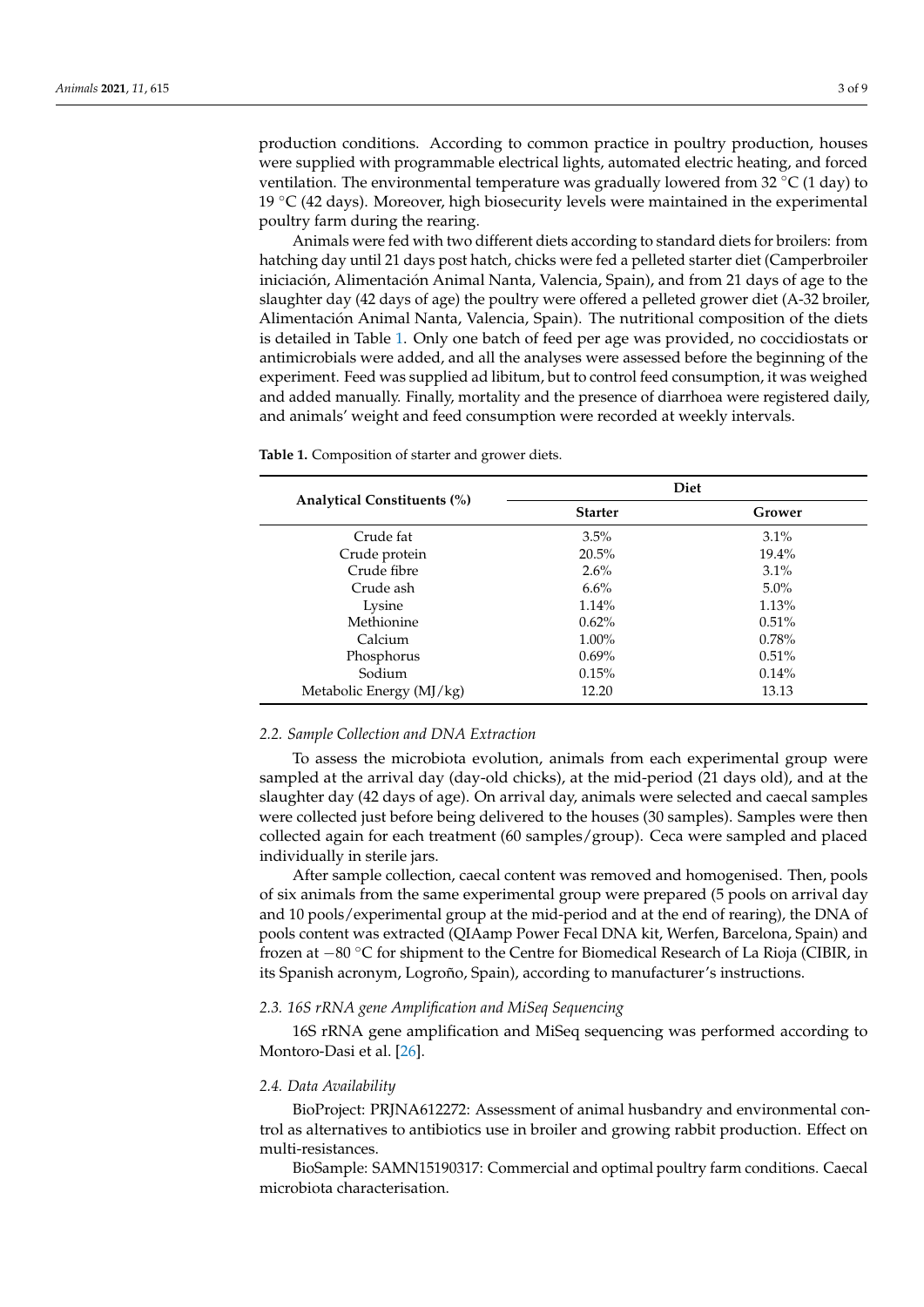# **3. Results**

A total of 45 caecal pools were collected, processed, and sequenced: 5 initial samples and 20 per experimental group throughout the growing period. There were no statistical differences between pools from the same experimental group (*p*-value > 0.05). Moreover, the productive parameters obtained were in accordance with the breed standards, and no clinical signs were observed.

## *3.1. 16 rRNA Sequencing*

The total of sequencing reads of the 45 samples was 21,961,574 (average 274,519.7 reads/sample), with a total of 19,269,620 filtered reads (average 240,870.3 reads/sample), ranging 121,959–477,578 reads. The rarefaction curves were evaluated according to Shannon, Chao1, Observed Operational Taxonomic Units (OTUs), and Simpson biodiversity indexes. Samples from the group 1 (day-old chicks) are at the limit of the rarefaction, leaving a rarefaction number of 54,070 reads (Figure [1\)](#page-3-0).

<span id="page-3-0"></span>

**Figure 1.** Evaluation of alpha diversity in commercial and optimal farm conditions by using different calculation measures: Chao 1, Shannon, Simpson, Observed Operational Taxonomic Units (OUTs). AD: arrival day; CFC (MP): commercial farm conditions at mid-period; OFC (MP): optimal farm conditions at mid-period; CFC (E): commercial farm conditions at the end of the growing period; OFC (E): optimal farm conditions at the end of the growing period.

Rarefaction curves based on the Chao1, Shannon, Simpson, and Observed OTUs biodiversity (Tables S1–S4) showed statistically significant differences (*p*-value < 0.05). The Chao1 alpha diversity index revealed a notable difference between the caecal microbiota diversity depending on the moment of sampling (Table [2\)](#page-3-1).

<span id="page-3-1"></span>**Table 2.** Alpha diversity (Chao 1 index) according to the moment of the growing period in commercial (CFC) and optimal (OFC) farm conditions.

| <b>Sampling Moment</b> | <b>Arrival Day</b> | Mid Period         | End                |
|------------------------|--------------------|--------------------|--------------------|
| <b>CFC</b>             | 99.6 $a$           | 417.5 <sup>b</sup> | 474.8 $^{\circ}$   |
| OFC                    |                    | 418.0 $b$          | 484.8 <sup>d</sup> |

 $a,b,c,d$ : different superscripts mean significant differences between groups with a *p*-value < 0.05.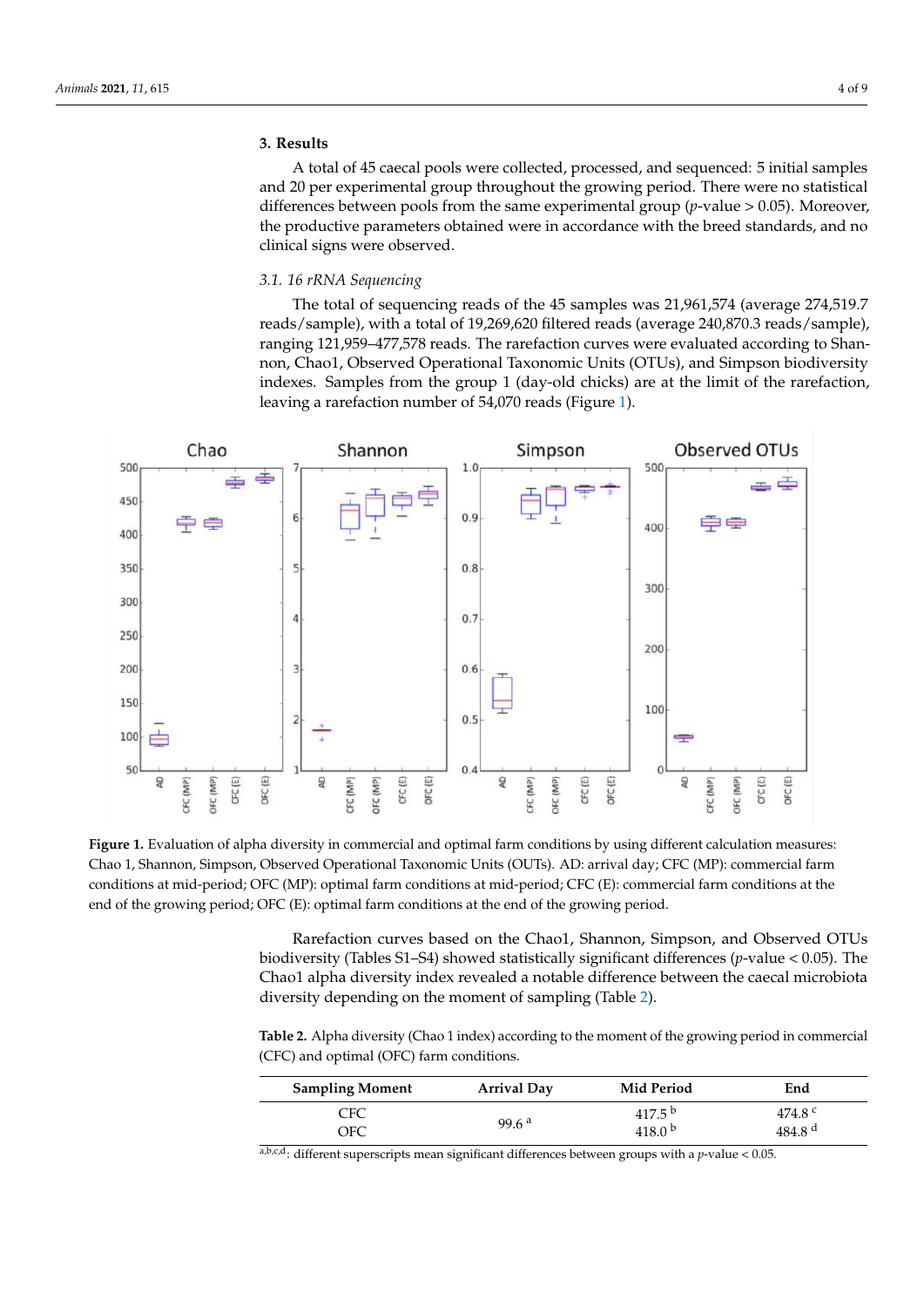#### *3.2. Variation in Caecal Microbiome Structure between Farm Conditions*

Caecal microbiome structures for CFC and OFC at phylum level are represented in Table [3.](#page-4-0) According to the Kruskal–Wallis and metagenomeSeq tests, no significant differences were found between farm conditions.

<span id="page-4-0"></span>**Table 3.** Taxonomic profiles at phylum level according to sampling moment in commercial (CFC) and optimal (OFC) farm conditions.

| <b>Sampling Moment</b> | AD.      | MP         |            | E          |            |         | <b>Total</b> |
|------------------------|----------|------------|------------|------------|------------|---------|--------------|
| <b>Farm Condition</b>  | -        | <b>CFC</b> | <b>OFC</b> | <b>CFC</b> | <b>OFC</b> |         |              |
| Actinobacteria         | $0.0\%$  | $0.1\%$    | $0.1\%$    | $0.2\%$    | $0.2\%$    | $0.1\%$ |              |
| <i>Bacteroidetes</i>   | $3.0\%$  | $4.3\%$    | $4.1\%$    | $9.5\%$    | $9.3\%$    | $6.1\%$ |              |
| Cyanobacteria          | $0.0\%$  | $0.0\%$    | $0.0\%$    | $0.5\%$    | $0.5\%$    | $0.2\%$ |              |
| <b>Firmicutes</b>      | $63.2\%$ | 91.5%      | 91.8%      | 83.8%      | 84.0%      | 83.3%   |              |
| Proteobacteria         | $33.4\%$ | $1.7\%$    | $1.7\%$    | $2.1\%$    | $2.2\%$    | $7.9\%$ |              |
| <i>Tenericutes</i>     | $0.0\%$  | $1.2\%$    | $1.2\%$    | 1.5%       | $1.4\%$    | $1.1\%$ |              |
| Verrucomicrobia        | $0.0\%$  | $0.0\%$    | $0.1\%$    | $0.8\%$    | $0.7\%$    | $0.3\%$ |              |
| Unassigned             | $0.3\%$  | $1.1\%$    | $1.0\%$    | 1.6%       | 1.5%       | $1.1\%$ |              |

AD: arrival day; MP: mid-period; E: end of the growing period. No statistically significant differences were found between farm conditions at phylum level.

At genus level, 58 taxa were identified, and all of them were present in both production conditions. However, we focused on the 25 genera present at an average relative abundance of more than 0.5% in at least one sample group [\[26](#page-7-18)[–30\]](#page-8-0).

In the total sampling, 5 genera were present only in day-old-chicks, 15 appeared at mid-period, and 7 appeared at the end of the growing period. Moreover, the most common genera identified were *Oscillospira* spp. (8.8%), *Ruminococcus* spp. (4.0%), *Bacteroides* spp. (3.5%), and *Coprococcus* spp. (3.2%).

In day-old-chicks, the most prevalent genera were unclassified members (U.m.) of Proteobacteria phylum (29.4%), U.m. of Firmicutes phylum (13.0%), U.m. of Ruminococcaceae family (6.7%), *Oscillospira* spp. (6.0%), *Clostridium* spp. (5.6%), U.m. of Lachnospiraceae family (5.3%), *Enterococcus* spp. (3.8%), *Ruminococcus* spp. (3.5%) and U.m. of Enterococcaceae family (3.1%).

At mid-period (21 days of age), the predominant bacteria were U.m. of Firmicutes phylum (27.4% and 28.0% for CFC and OFC, respectively), U.m. of Ruminococcaceae family (18.3% and 18.2%), U.m. of Lachnospiraceae family (11.1% and 11.2%), *Oscillospira* spp. (10.4% and 10.3%), *Ruminococcus* spp. (4.4% for both farm conditions), and *Coprococcus* spp. (3.7% for both farm conditions).

Finally, at slaughter day (42 days of age), the most common genera were, likewise, U.m. of Firmicutes phylum (28.0% for both experimental groups), U.m. of Ruminococcaceae family (16.1% for CFC and 15.6% OFC), U.m. of Lachnospiraceae family (9.5% and 9.6%), and *Oscillospira* spp. (8.7% and 8.5%), followed by *Bacteroides* spp. (5.7% and 0.7% for CFC and OFC, respectively), *Ruminococcus* spp. (3.9% for both groups), and *Coprococcus* spp. (3.2% and 3.6%).

Finally, to evaluate differences in microbiota between farm conditions, the  $R^2$  values obtained in beta diversity analysis depending on statistical test used were as follows: Bray– Curtis  $R^2$  = 0.84517, Unweighted UniFrac  $R^2$  = 0.79540, and Weighted-UniFrac  $R^2$  = 0.90923 (these data are represented in Figure S1 and detailed in Table S5). Principal Coordinate Analysis (PCoA) of the OTU data for each experimental group reveal different profiles depending on the sampling moment ( $p$ -value  $< 0.05$ ). The beta diversity comparisons based on Bray–Curtis dissimilarity and genera presence between both experimental groups throughout the growing period are represented in Figure [2,](#page-5-0) revealing different profiles depending on the sampling time  $(p$ -value  $< 0.05$ ).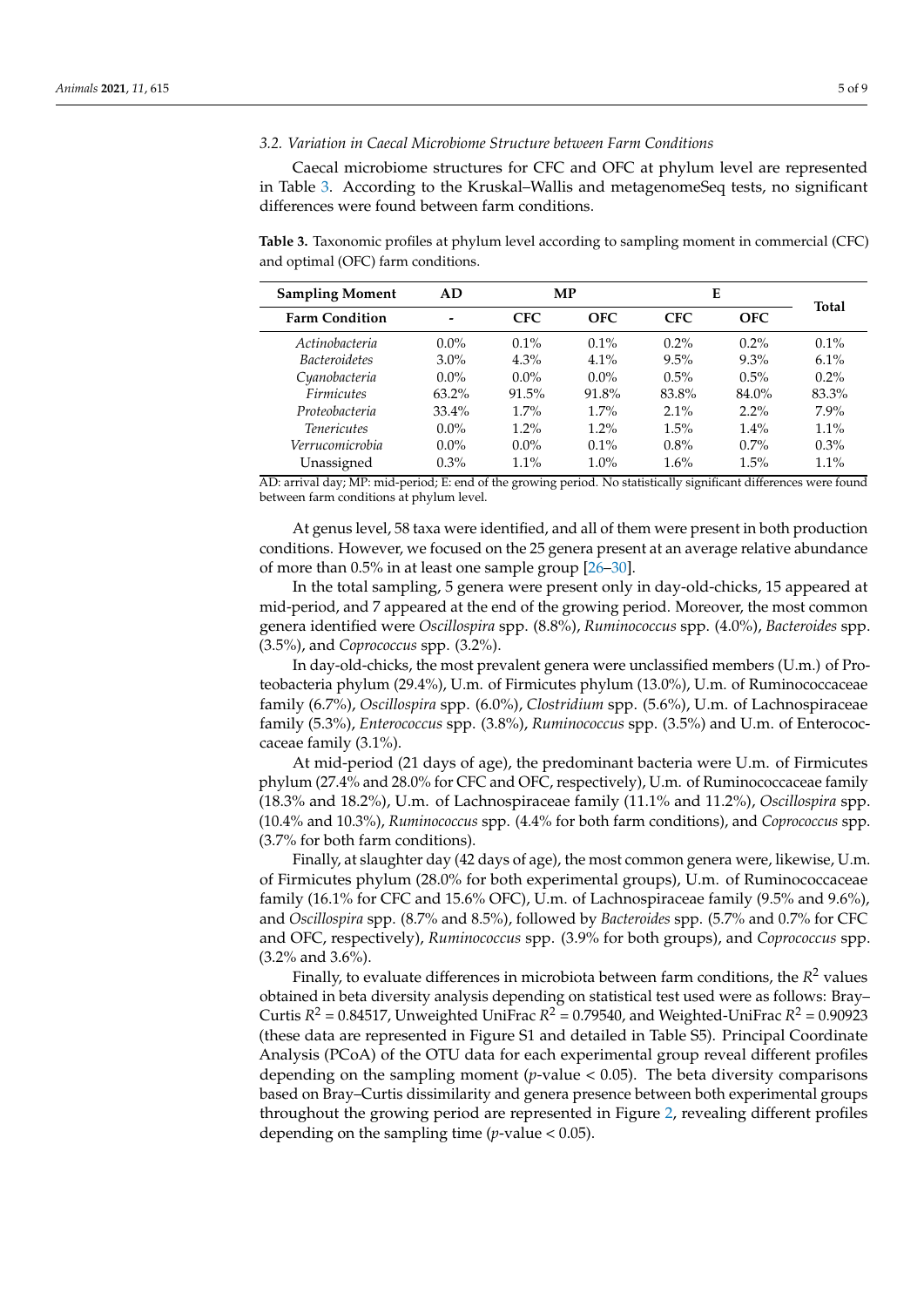<span id="page-5-0"></span>

**Figure 2.** Evaluation of the beta diversity based on Bray–Curtis dissimilarity and comparison of genera presence in commercial and optimal farm conditions. (**A**) Principal Coordinate Analysis graphic and similar vs. different genera for both experimental groups at mid-period. (**B**) Principal Coordinate Analysis graphic and similar vs. different genera for both experimental groups at the end of the growing period.

# **4. Discussion**

The implementation of molecular techniques in microbiology studies allows intestinal bacteria to be evaluated in a "before we saw the tree, now the whole forest" overview. Currently, we are able to observe not only the target bacteria but also all the microorganisms present and their relationship depending on environmental or management conditions.

As described previously, microbiota play a considerable role in animal health. Their composition and richness are directly related with intestinal health, immune system status, and performance parameters. Thus, increasing animal welfare in poultry production above the standards laid down in European Union legislation could improve the intestinal microbiota balance of the animals, thus increasing the resilience of the animals, lessening the prevalence of infectious diseases, and, as a consequence, reducing antibiotic administration in animal production [\[31](#page-8-1)[–36\]](#page-8-2).

Among the different sources of stress, one of the major problems in poultry production is that avian species are particularly sensitive to environmental challenges associated with temperature and stocking density, especially to heat stress. Heat stress is defined as a situation in which temperature and humidity exceed an animal's comfort zone, and it has a significant effect on the productivity and immunology status of animals, causing multiple physiological disturbances. Heat stress is especially problematic in very humid geographic areas, where achieving optimal ventilation parameters in farms is complicated [\[24](#page-7-16)[,37–](#page-8-3)[40\]](#page-8-4).

In this study, animals were reared under two different farm conditions (CFC and OFC) throughout the growing period in order to evaluate the effects of management measures on gut microbiota evolution. There were statistically significant differences in microbiota diversity between farm conditions at slaughter day (42 days of age), when OFC showed a high diversity level. It is well demonstrated that a greater complexity of the gut microbiota is observed as animals grow and that gut microbiota becomes relatively stable as of the mid-period [\[26](#page-7-18)[,41–](#page-8-5)[45\]](#page-8-6). However, overcrowding and heat stress present at the end of the growing period usually induce oxidation alteration, which is closely related to intestinal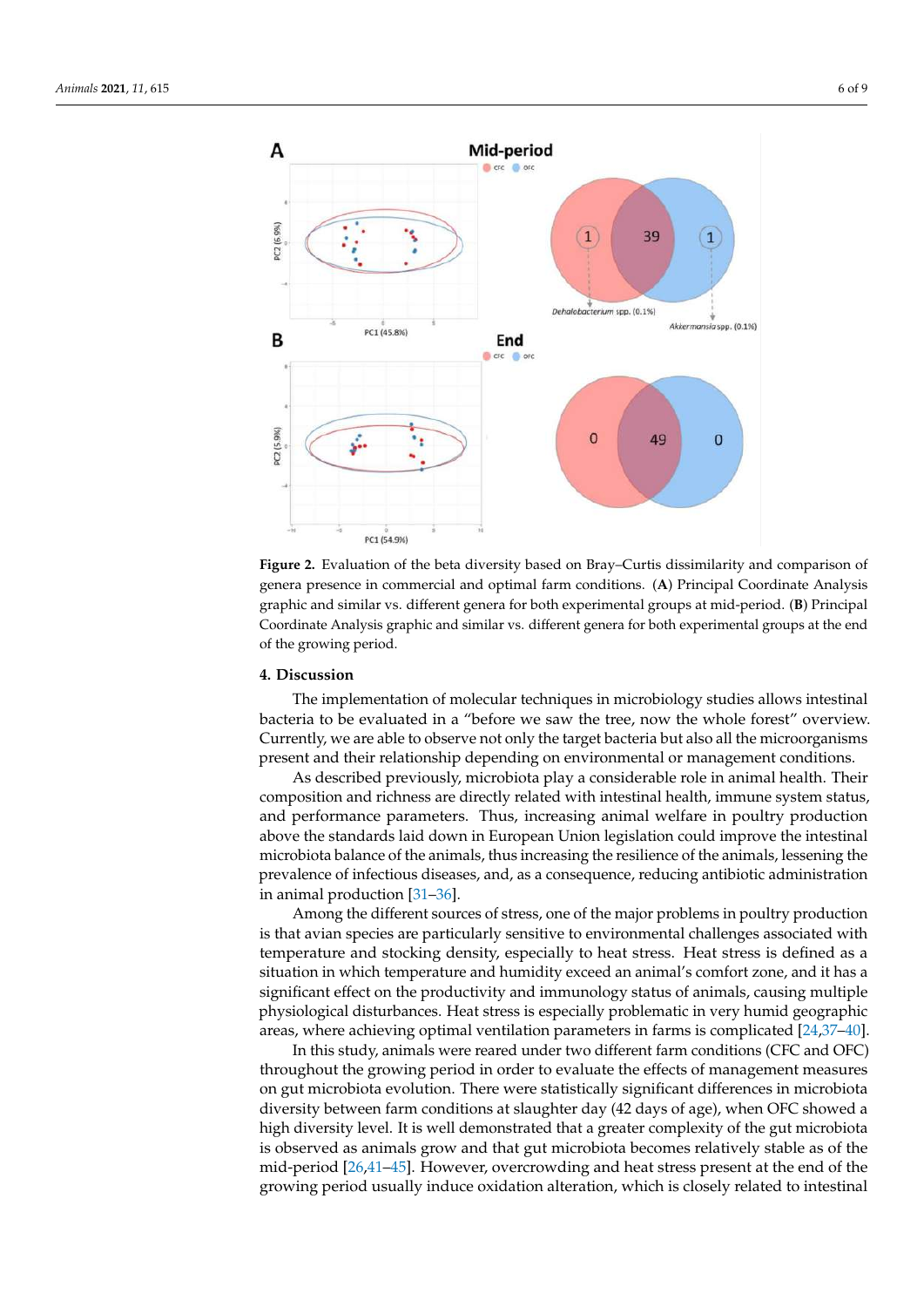barrier integrity, which is in turn related to gut microbiota [\[24,](#page-7-16)[46](#page-8-7)[–49\]](#page-8-8). Moreover, high stocking density is related to problems in performance and health, possibly caused by poor access to feed and water, abnormal behaviour, and low air and floor quality [\[11](#page-7-9)[,50,](#page-8-9)[51\]](#page-8-10).

Regarding microbiota composition, the most predominant phyla observed in this research were Firmicutes, followed by Proteobacteria on arrival day and by Bacteroidetes during the rest of the growing period, in line with results reported by other authors [\[19](#page-7-14)[,20](#page-7-19)[,52](#page-8-11)[–55\]](#page-8-12). Moreover, the most predominant genera were also in accordance with the literature [\[23](#page-7-20)[,24](#page-7-16)[,52](#page-8-11)[,55\]](#page-8-12). This fact evidences that although the microbiota diversity is low in animals housed according to the European Union legislation, stress levels are not enough to change the microbiota composition.

# **5. Conclusions**

In conclusion, microbiota diversity increases throughout the growing period, being relatively stable from the mid-period onwards. However, at the end of the rearing period, a significantly higher level of microbiota complexity was observed in animals reared under optimal farm conditions. Regarding microbiota composition, no statistical differences were observed between experimental groups; for both groups, Firmicutes was the most abundant phylum during the entire research period, Proteobacteria decreased their concentration throughout the growing period, and Bacteroidetes increased. At genus level, the most common groups observed for both management systems were *Oscillospira* spp., *Ruminococcus* spp., *Bacteroides* spp., and *Coprococcus* spp. Thus, it could be recommended that management farm conditions should be reassessed using gut microbiota diversity and composition as biomarkers of animal health. This could be an important tool for infectious disease control, with the aim of reducing the administration of antibiotics at farm level.

**Supplementary Materials:** The following are available online at [https://www.mdpi.com/2076-2615](https://www.mdpi.com/2076-2615/11/3/615/s1) [/11/3/615/s1,](https://www.mdpi.com/2076-2615/11/3/615/s1) Figure S1: Evaluation of the beta diversity in commercial and optimal farm conditions. (A) Beta diversity represented by PCoA graphic for both farm conditions at all sampling times. (B) Beta diversity represented by Heatmap for both farm conditions at all sampling times, Table S1: Statistical comparison of alpha diversity between sample groups based on Chao 1 index, Table S2: Statistical comparison of alpha diversity between sample groups based on Shannon index, Table S3: Statistical comparison of alpha diversity between sample groups based on Simpson index, Table S4: Statistical comparison of alpha diversity between sample groups based on Observed OTUs index, Table S5: Statistical comparison between beta-diversity indexes calculated according the different methods.

**Author Contributions:** Data curation: L.M.-D., M.T.P.-G., C.M., and S.V.; Formal analysis: L.M.-D., C.M. and M.d.T.; Funding acquisition: A.V.; Investigation: L.M.-D. and C.M.; Methodology: A.V. and C.M.; Writing—original draft: L.M.-D. and C.M.; Writing—review and editing: A.V., M.d.T., M.T.P.-G., S.V., and C.M. All authors have read and agreed to the published version of the manuscript.

**Funding:** This research was funded by the National Institute for Agricultural Research and Experimentation and the Ministry of Economy, Industry and Competitiveness (RTA 2017–00013, Programme: MINECO, Ministerio de Economía y Competitividad) and University CEU-UCH (INDI 19/20).

**Institutional Review Board Statement:** This study was carried out using welfare principles of animal care published by Spanish Royal Decree 53/2013. All protocols were approved by the Ethical Review Panel of the Directorate-General for Agriculture, Fisheries and Livestock from the Valencian Community by the code 2018/VSC/PEA/0067.

**Informed Consent Statement:** Not applicable.

**Data Availability Statement:** The datasets generated and/or analysed during the current study are available in the NCBI repository, [https://submit.ncbi.nlm.nih.gov/subs/sra/SUB7583202/overview.](https://submit.ncbi.nlm.nih.gov/subs/sra/SUB7583202/overview)

**Acknowledgments:** The authors wish to thank the "Improvement of Production System-related Food Safety and End Products" research group (Veterinary Faculty, University CEU-Cardenal Herrera) for their technical support.

**Conflicts of Interest:** The authors declare no conflict of interest.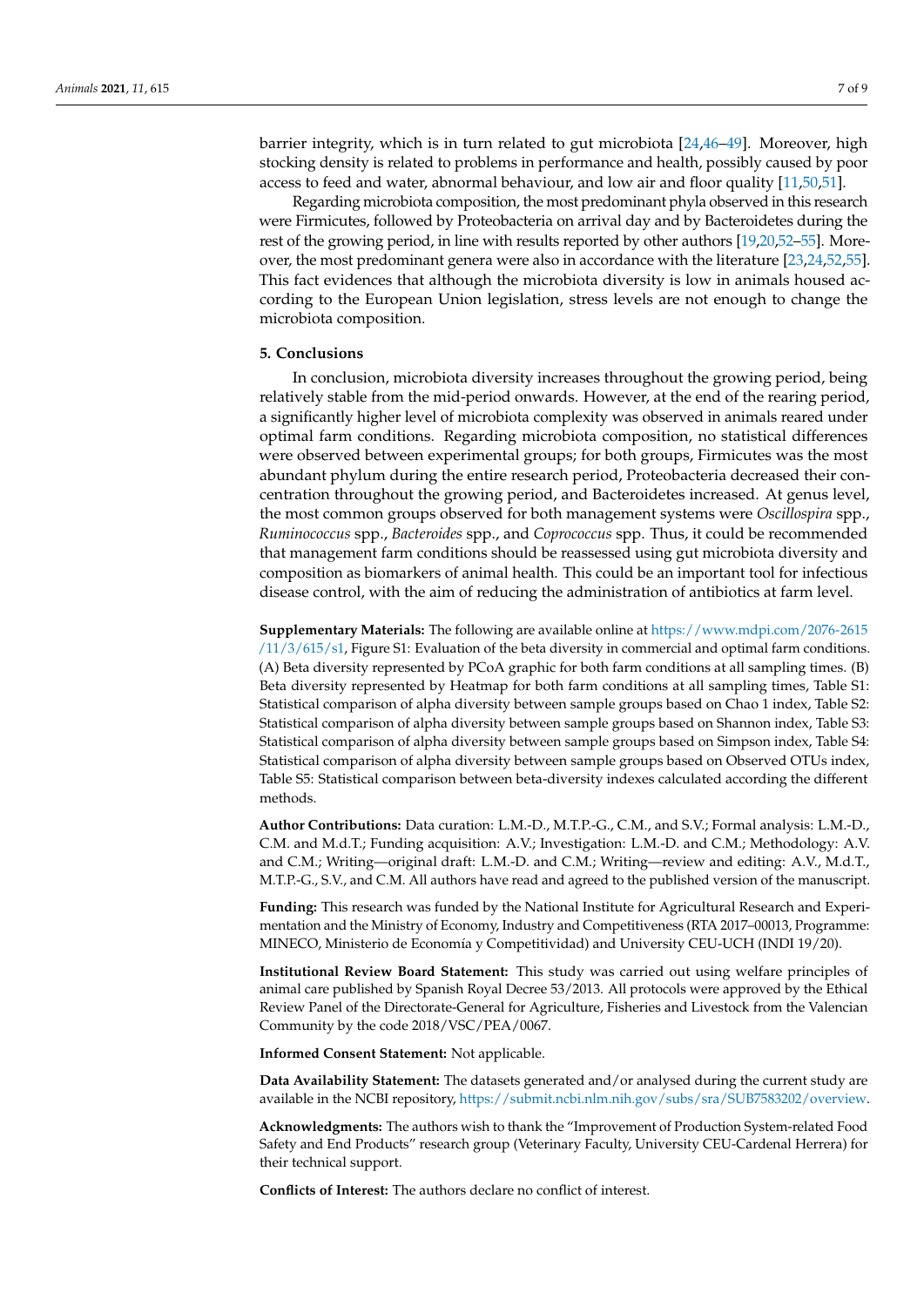# **References**

- <span id="page-7-0"></span>1. FAO (Food and Agriculture Organization of the United Nations). Meat Market Review—Overview of Global Meat Market Developments in 2019. 2020. Available online: <http://www.fao.org/publications/card/es/c/CA8819EN/> (accessed on 10 January 2021).
- 2. FAO (Food and Agriculture Origanization of the United Nations). Meat Market Review—Overview of Global Meat Market Developments in 2018. 2019. Available online: <http://www.fao.org/3/ca8819en/CA8819EN.pdf> (accessed on 30 December 2020).
- <span id="page-7-1"></span>3. MAPA (Ministerio de Agricultura y Alimentación). El Sector de la Avicultura de Carne en Cifras. Principales Indicadores Económicos 2019. Dirección General De Producciones Y Mercados Agrarios. 2020. Available online: [https://www.mapa.gob.es/](https://www.mapa.gob.es/es/ganaderia/estadisticas/indicadores2019carneparapublicar_tcm30-419674.pdf) [es/ganaderia/estadisticas/indicadores2019carneparapublicar\\_tcm30-419674.pdf](https://www.mapa.gob.es/es/ganaderia/estadisticas/indicadores2019carneparapublicar_tcm30-419674.pdf) (accessed on 30 December 2020).
- <span id="page-7-2"></span>4. Castellini, C.; Dal Bosco, A. Animal welfare and poultry meat in alternative production systems (and ethics of poultry meat production). In *Poultry Quality Evaluation: Quality Attributes and Consumer Values*; Petracci, M., Berri, C., Eds.; Elsevier: Amsterdam, The Netherlands, 2017; pp. 335–357. ISBN 9780081007631.
- <span id="page-7-3"></span>5. Mottet, A.; Tempio, G. Global poultry production: Current state and future outlook and challenges. *World Poult. Sci. J.* **2017**, *73*, 245–256. [\[CrossRef\]](http://doi.org/10.1017/S0043933917000071)
- <span id="page-7-4"></span>6. Blokhuis, H.J.; Jones, R.B.; Geers, R.; Miele, M.; Veissier, I. Measuring and monitoring animal welfare: Transparency in the food product quality chain. *Anim. Welf.* **2003**, *12*, 445–455.
- <span id="page-7-7"></span>7. Sassi, N.B.; Averós, X.; Estevez, I. Technology and poultry welfare. *Animals* **2016**, *6*, 62. [\[CrossRef\]](http://doi.org/10.3390/ani6100062)
- <span id="page-7-5"></span>8. BOE (Boletín Oficial del Estado). Código de Protección y Bienestar Animal. Available online: [https://boe.es/legislacion/codigos](https://boe.es/legislacion/codigos/codigo.php?id=204&modo=1¬a=0&tab=2) [/codigo.php?id=204&modo=1&nota=0&tab=2](https://boe.es/legislacion/codigos/codigo.php?id=204&modo=1¬a=0&tab=2) (accessed on 26 June 2020).
- <span id="page-7-6"></span>9. OIE (World Organisation for Animal Health). World Organisation for Animal Health. 2019. Available online: [https://www.oie.in](https://www.oie.int/en/standard-setting/terrestrial-code/) [t/en/standard-setting/terrestrial-code/](https://www.oie.int/en/standard-setting/terrestrial-code/) (accessed on 26 June 2020).
- <span id="page-7-8"></span>10. Gomes, A.V.S.; Quinteiro-Filho, W.M.; Ribeiro, A.; Ferraz-de-Paula, V.; Pinheiro, M.L.; Baskeville, E.; Akamine, A.T.; Astolfi-Ferreira, C.S.; Ferreira, A.J.P.; Palermo-Neto, J. Overcrowding stress decreases macrophage activity and increases *Salmonella* Enteritidis invasion in broiler chickens. *Avian Pathol.* **2014**, *43*, 82–90. [\[CrossRef\]](http://doi.org/10.1080/03079457.2013.874006) [\[PubMed\]](http://www.ncbi.nlm.nih.gov/pubmed/24350836)
- <span id="page-7-9"></span>11. Goo, D.; Kim, J.H.; Park, G.H.; Reyes, J.B.D.; Kil, D.Y. Effect of heat stress and stocking density on growth performance, breast meat quality, and intestinal barrier function in broiler chickens. *Animals* **2019**, *9*, 107. [\[CrossRef\]](http://doi.org/10.3390/ani9030107)
- <span id="page-7-10"></span>12. Guardia, S.; Konsak, B.; Combes, S.; Levenez, F.; Cauquil, L.; Guillot, J.F.; Moreau-Vauzelle, C.; Lessire, M.; Juin, H.; Gabriel, I. Effects of stocking density on the growth performance and digestive microbiota of broiler chickens. *Poult. Sci.* **2011**, *90*, 1878–1889. [\[CrossRef\]](http://doi.org/10.3382/ps.2010-01311) [\[PubMed\]](http://www.ncbi.nlm.nih.gov/pubmed/21844251)
- 13. Franz, E.; van der Fels-Klerx, H.J.; Thissen, J.; van Asselt, E.D. Farm and slaughterhouse characteristics affecting the occurrence of *Salmonella* and *Campylobacter* in the broiler supply chain. *Poult. Sci.* **2012**, *91*, 2376–2381. [\[CrossRef\]](http://doi.org/10.3382/ps.2009-00367) [\[PubMed\]](http://www.ncbi.nlm.nih.gov/pubmed/22912476)
- 14. Soleimani, A.F.; Zulkifli, I.; Hair-Bejo, M.; Ebrahimi, M.; Jazayeri, S.D.; Hashemi, S.R.; Meimandipour, A.; Goh, Y.M. Epigenetic modification: Possible approach to reduce *Salmonella enterica* serovar Enteritidis susceptibility under stress conditions. *Avian Pathol.* **2012**, *41*, 351–354. [\[CrossRef\]](http://doi.org/10.1080/03079457.2012.691155)
- 15. Dawkins, M.S. Animal welfare and efficient farming: Is conflict inevitable? *Anim. Prod. Sci.* **2017**, *57*, 201. [\[CrossRef\]](http://doi.org/10.1071/AN15383)
- <span id="page-7-11"></span>16. Thaxton, Y.V.; Christensen, K.D.; Mench, J.A.; Rumley, E.R.; Daugherty, C.; Feinberg, B.; Parker, M.; Siegel, P.; Scanes, C.G. Symposium: Animal Welfare Challenges for Today and Tomorrow. *Poult. Sci.* **2016**, *95*, 2198–2207. [\[CrossRef\]](http://doi.org/10.3382/ps/pew099)
- <span id="page-7-12"></span>17. Gocsik, É.; Brooshooft, S.D.; de Jong, I.C.; Saatkamp, H.W. Cost-efficiency of animal welfare in broiler production systems: A pilot study using the Welfare Quality®assessment protocol. *Agric. Syst.* **2016**, *146*, 55–69. [\[CrossRef\]](http://doi.org/10.1016/j.agsy.2016.04.001)
- <span id="page-7-13"></span>18. El-Deek, A.; El-Sabrout, K. Behaviour and meat quality of chicken under different housing systems. *World Poult. Sci. J.* **2019**, *75*, 105–114. [\[CrossRef\]](http://doi.org/10.1017/S0043933918000946)
- <span id="page-7-14"></span>19. Pandit, R.J.; Hinsu, A.T.; Patel, N.V.; Koringa, P.G.; Jakhesara, S.J.; Thakkar, J.R.; Shah, T.M.; Limon, G.; Psifidi, A.; Guitian, J.; et al. Microbial diversity and community composition of caecal microbiota in commercial and indigenous Indian chickens determined using 16s rDNA amplicon sequencing. *Microbiome* **2018**, *6*, 1–13. [\[CrossRef\]](http://doi.org/10.1186/s40168-018-0501-9)
- <span id="page-7-19"></span>20. Carrasco, J.M.D.; Casanova, N.A.; Miyakawa, M.E.F. Microbiota, gut health and chicken productivity: What is the connection? *Microorganisms* **2019**, *7*, 374. [\[CrossRef\]](http://doi.org/10.3390/microorganisms7100374)
- <span id="page-7-15"></span>21. Wang, J.; Nesengani, L.T.; Gong, Y.; Yang, Y.; Lu, W. 16S rRNA gene sequencing reveals effects of photoperiod on cecal microbiota of broiler roosters. *PeerJ* **2018**, *6*, e4390. [\[CrossRef\]](http://doi.org/10.7717/peerj.4390) [\[PubMed\]](http://www.ncbi.nlm.nih.gov/pubmed/29492337)
- 22. Clavijo, V.; Flórez, M.J.V. The gastrointestinal microbiome and its association with the control of pathogens in broiler chicken production: A review. *Poult. Sci.* **2018**, *97*, 1006–1021. [\[CrossRef\]](http://doi.org/10.3382/ps/pex359)
- <span id="page-7-20"></span>23. Hasan, N.; Yang, H. Factors affecting the composition of the gut microbiota, and its modulation. *PeerJ* **2019**, *8*, e7502. [\[CrossRef\]](http://doi.org/10.7717/peerj.7502)
- <span id="page-7-16"></span>24. He, J.; He, Y.; Pan, D.; Cao, J.; Sun, Y.; Zeng, X. Associations of gut microbiota with heat stress-induced changes of growth, fat deposition, intestinal morphology, and antioxidant capacity in ducks. *Front. Microbiol.* **2019**, *10*, 903. [\[CrossRef\]](http://doi.org/10.3389/fmicb.2019.00903) [\[PubMed\]](http://www.ncbi.nlm.nih.gov/pubmed/31105682)
- <span id="page-7-17"></span>25. RD (Royal Degree). Royal Degree 53/2013 por el que se Establecen las Normas Básicas Aplicables Para la Protección de los Animales Utilizados en Experimentación y Otros Fines Científicos, Incluyendo la Docencia. 1 February 2013. Available online: [https://www.boe.es/diario\\_boe/txt.php?id=BOE-A-2013-1337](https://www.boe.es/diario_boe/txt.php?id=BOE-A-2013-1337) (accessed on 15 November 2020).
- <span id="page-7-18"></span>26. Montoro-Dasi, L.; Villagra, A.; de Toro, M.; Pérez-Gracia, M.T.; Vega, S.; Marin, C. Fast and Slow-Growing Management Systems: Characterisation of Broiler Caecal Microbiota Development throughout the Growing Period. *Animals* **2020**, *10*, 1401. [\[CrossRef\]](http://doi.org/10.3390/ani10081401)